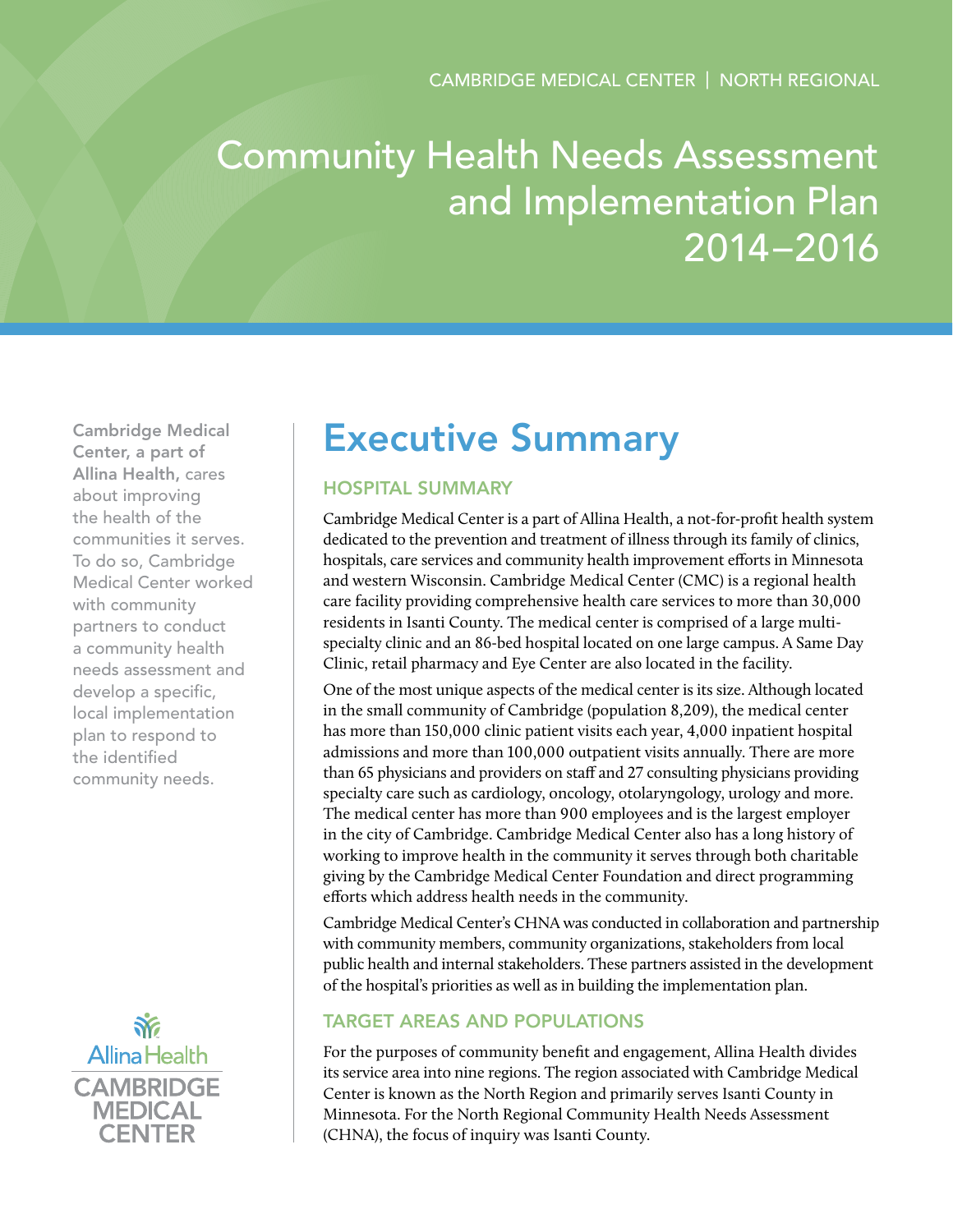#### Needs Assessment Process

The needs assessment plan was based on a set of best practices for community health assessments developed by the Catholic Health Association with the purpose of identifying two to three regional priority areas to focus on for FY 2014–2016. The process was designed to rely on existing public data, directly engage community stakeholders and collaborate with local public health and other health providers. The North Regional Community Engagement Lead guided the effort for Cambridge Medical Center.

The Cambridge Medical Center assessment was conducted in three stages: data review and setting priorities, community health dialogues and community assets inventory, and action planning. The process began in April 2012 with the development of the CHNA plan and was completed in August 2013 with the final presentation of the assessment and action plan to the Cambridge Medical Center Community Engagement Council and the Cambridge Medical Center Board of Trustees. The following is a description of the assessment steps and timeline created by the CHNA Team.

# DATA REVIEW AND PRIORITIZATION

The data review and priority-setting phase began with the compilation of existing health-related data. Stakeholders reviewed three datasets, including Stratis Health Minnesota County Profiles, Minnesota County-Level Indicators for Community Health Assessment, and County Health Rankings. They then developed an initial list of priorities. Assessment stakeholders used the Hanlon Method, a systematic prioritization process, to rank the health-related issues based on three criteria: size of the problem, seriousness of the problem, and estimated effectiveness of the solution. Stakeholders were then asked to consider the numerical rankings given to each issue along with a set of discussion questions to choose the final priority issues.

The prioritization process identified the following three priority issues for the community:

- 1. Obesity
- 2. Adolescent alcohol and drug use
- 3. Mental health

# Community Dialogues

In spring 2013, Cambridge Medical Center held meetings designed to solicit feedback from the community on how the hospital could most effectively address the selected priority issues. These community dialogues were an opportunity for Cambridge Medical Center to hear from a broader group of community members, identify ideas and strategies to respond to the priority issues and inform the action-planning phase of the needs assessment. A dialogue report summarizes the findings and will guide the development of the implementation plan.

# Community Assets Inventory

Between the community health dialogues and the action-planning phase, the Community Engagement Lead for Cambridge Medical Center developed an inventory of existing programs and services within the region related to the priority areas identified in the needs assessment. The inventory included the location of the program (hospital, clinic or community) as well as the target population and community partners. The purpose of the inventory was to identify:

- Gaps in services and opportunities for new work
- Where and with whom there is a lot of work already being done
- Opportunities for partnership and/or collaboration.

## Action Planning

The final phase of the CHNA process was to develop the implementation plan for Cambridge Medical Center. The implementation plan is a set of actions that the hospital will take to respond to the needs identified through the community health needs assessment process. Cambridge Medical Center used its Community Engagement Council to engage with internal and external stakeholders including City of Cambridge & Isanti officials, Isanti County Public Health, Isanti County Sheriff, Cambridge Police Officer, Isanti County Commissioner, local school districts/Cambridge-Isanti & Braham, business leaders, Allina Staff and Physicians, and many more, over three meetings to develop the implementation plan for FY 2014-2016.

The process included four steps:

- 1. Identifying key goals, objectives and indicators related to the priority issues
- 2. Reviewing Community Health Dialogues report and Community Assets Inventory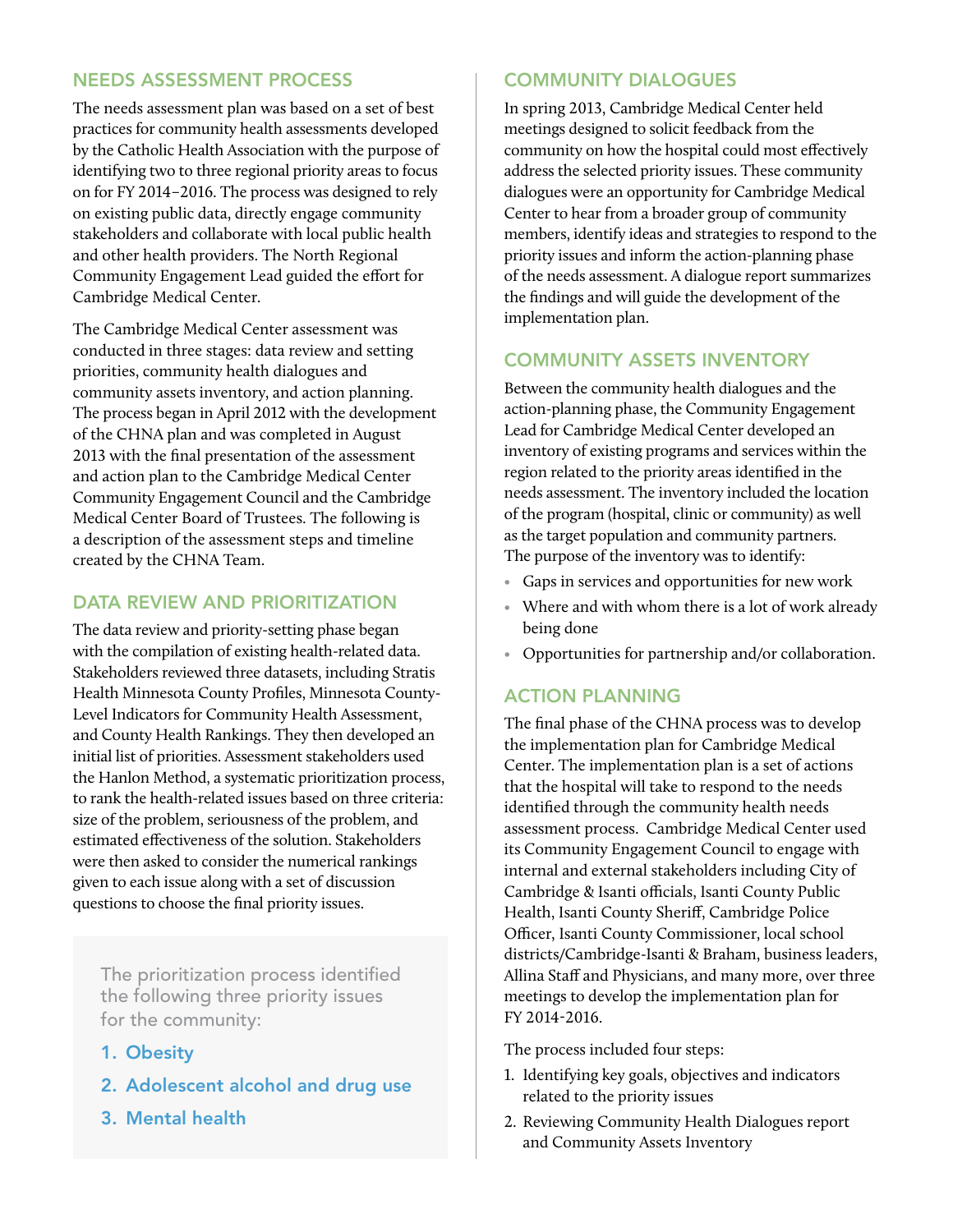- 3. Selecting evidence-based strategies and programs to address the issues
- 4. Assigning roles and partners for implementing each strategy.

#### Implementation Plan

The implementation plan is a three-year plan depicting the overall work that Cambridge Medical Center plans to do to address its priority issues in the community. Annual work plans will be developed to provide detailed actions, accountabilities, evaluation measures and timelines.

## **Obesity**

Goal: Increase availability of information and programming addressing obesity prevention in the community

#### **INDICATORS**

• Reduce proportion of adolescents and adults who are overweight or obese

Cambridge Medical Center's strategy to address obesity and encourage physical activity in its community will focus on two key areas: education around the risks of obesity and providing programs that reduce obesity, and increase physical activity in the community by encouraging and motivating people to take actions that will improve their overall health. Planned programs include:

- Partnering with local food vendors to raise awareness in the community about healthy eating and venues to access healthy food: raising awareness of local farms, identifying healthy options at restaurants, supporting and promoting community gardens. *Partners: public health, local restaurants, farmers' markets, community co-ops*
- Creating and supporting programming that combines educational, environmental and behavioral activities at worksites and community centers. *Partners: senior centers, community fitness centers, clinics, employers*
- Enhancing and expanding options for physical activity and nutrition education using the Health Powered Kids developed by Allina Health. *Partners: clinics, local school districts, community programs targeting children.*
- Facilitating and promoting nutritional coaching and groups targeting families and children. *Partners: schools, community centers, community programs*

# Adolescent alcohol and drug use

## Goal: Increase education and awareness among youth and parents about the effects, signs and impact of alcohol and drug use

#### **INDICATORS**

- Increase the proportion of adolescents who perceive great risk associated with substance abuse
- Reduce the proportion of adolescents engaging in binge drinking of alcoholic beverages
- Reduce the proportion of adolescents using illegal or non-prescription drugs.

Cambridge Medical Center's strategy to address adolescent drug/alcohol use in its community will focus on increasing community awareness on the effects, signs and impact of alcohol and drug use. Planned programs include:

- Support and promote resources for prescription drugs drop-off and disposal site. *Partners: Clinics, hospital doctors, public health*
- Providing education to providers and community members around substance abuse identifying the signs of substance abuse in individuals. *Partners: Clinics, hospital doctors, public health, employers*
- Offering integrative workshops for parents and educators on how to discuss issues related to substance abuse with children and adolescents. *Partners: public health, employers, schools, police*
- Enhancing existing programs targeting adolescent health and wellness with components addressing alcohol and drug use. *Partners: public health, schools, community organizations, police*

#### Mental health

#### Goal: Reduce the stigma associated with mental health

#### Indicators:

- Increase the proportion of adults and children with mental health disorders who receive treatment
- Reduce stigma around mental health issues.

Cambridge Medical Center's strategy to address mental health in its community will focus on two key areas: reducing the stigma around mental health conditions and treatment, and providing and facilitating education around mental health both to members of the community and to health care providers.